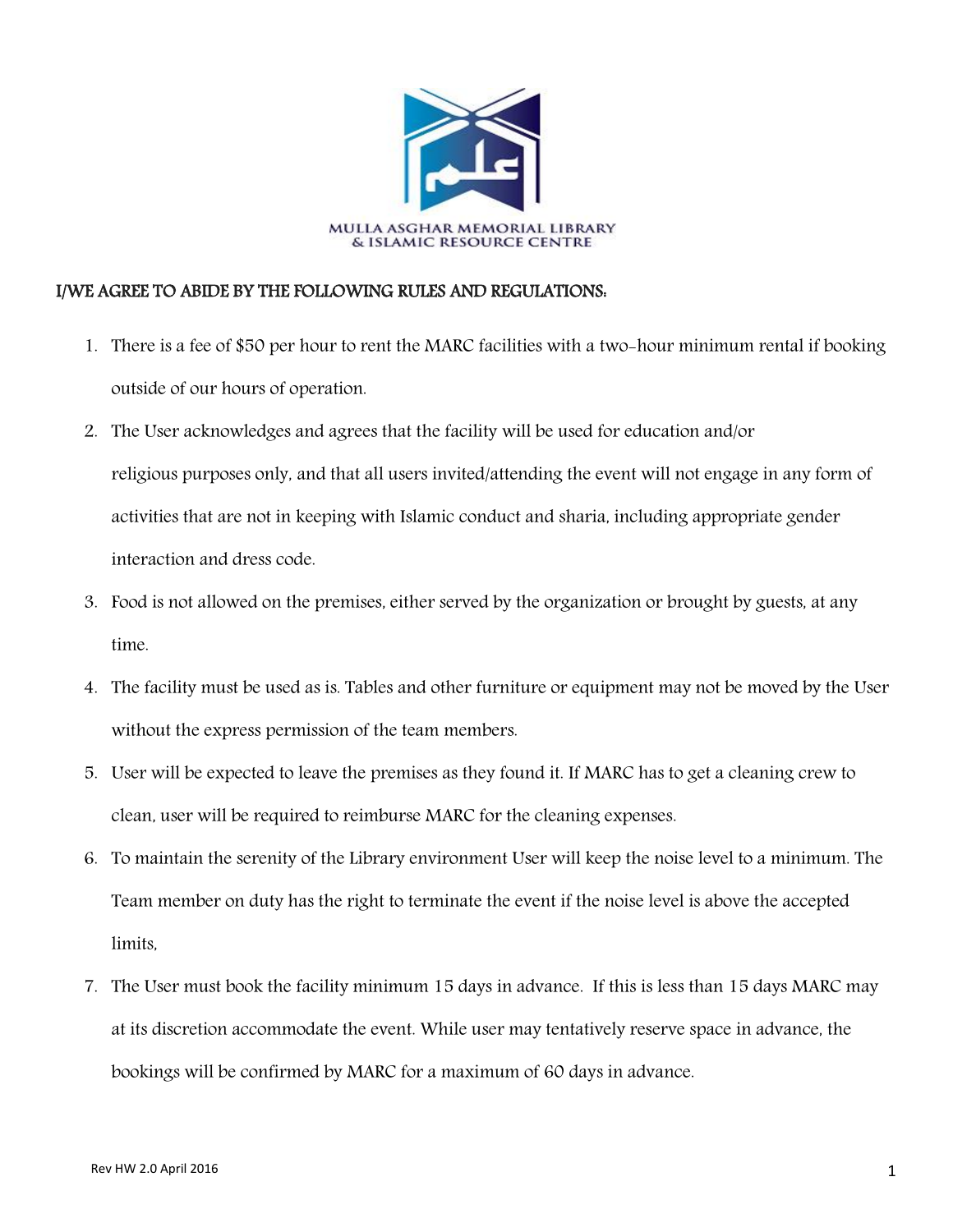- 8. MARC unconditionally reserves the right to cancel a booking at any time or change facility assignments to minimize the impact on MARC organized events which has a priority over other events
- 9. The User agrees to forfeit the first two hours of rental or \$100.00, if MARC does not receive notice of cancellation seven days prior to the date of rental.
- 10. The User agrees that the event must stop approximately 10 minutes prior to starting of salaat time and ensures that event does not re-start until the salaat has been completed. The stoppage time will be excluded from the rental charge.
- 11. The User agrees that MARC, their Officers and Administrators shall not be responsible for any and all damages, injuries or liabilities which may arise as a result of the User's use or activity in or on the premises of MARC.
- 12. The User shall fully indemnify and hold harmless MARC, their Officers and Administrators against any and all such damages, injuries or liabilities.
- 13. The User agrees to pay to MARC all costs, which may be incurred by either of them in repairing any damage, which may be caused by the User, his/her contractors, workers, agents or guests in the course of use of MARC premises under such rental.
- 14. MARC, their officers and Administrators shall not be responsible for any lost, stolen or damaged items left in or on MARC property prior to, during or after an event.
- 15. In the event of any issues between User groups, Users will communicate with Team members on duty and will not have direct communication with other user groups or patrons.
- 16. All of the above is applicable to ALL persons brought to/making use of the facilities under this agreement, and it is the responsibility of the User to inform the persons brought to the facilities by him/her of the above rules and regulations. The User shall assume and undertake FULL responsibility for his/her function/event.